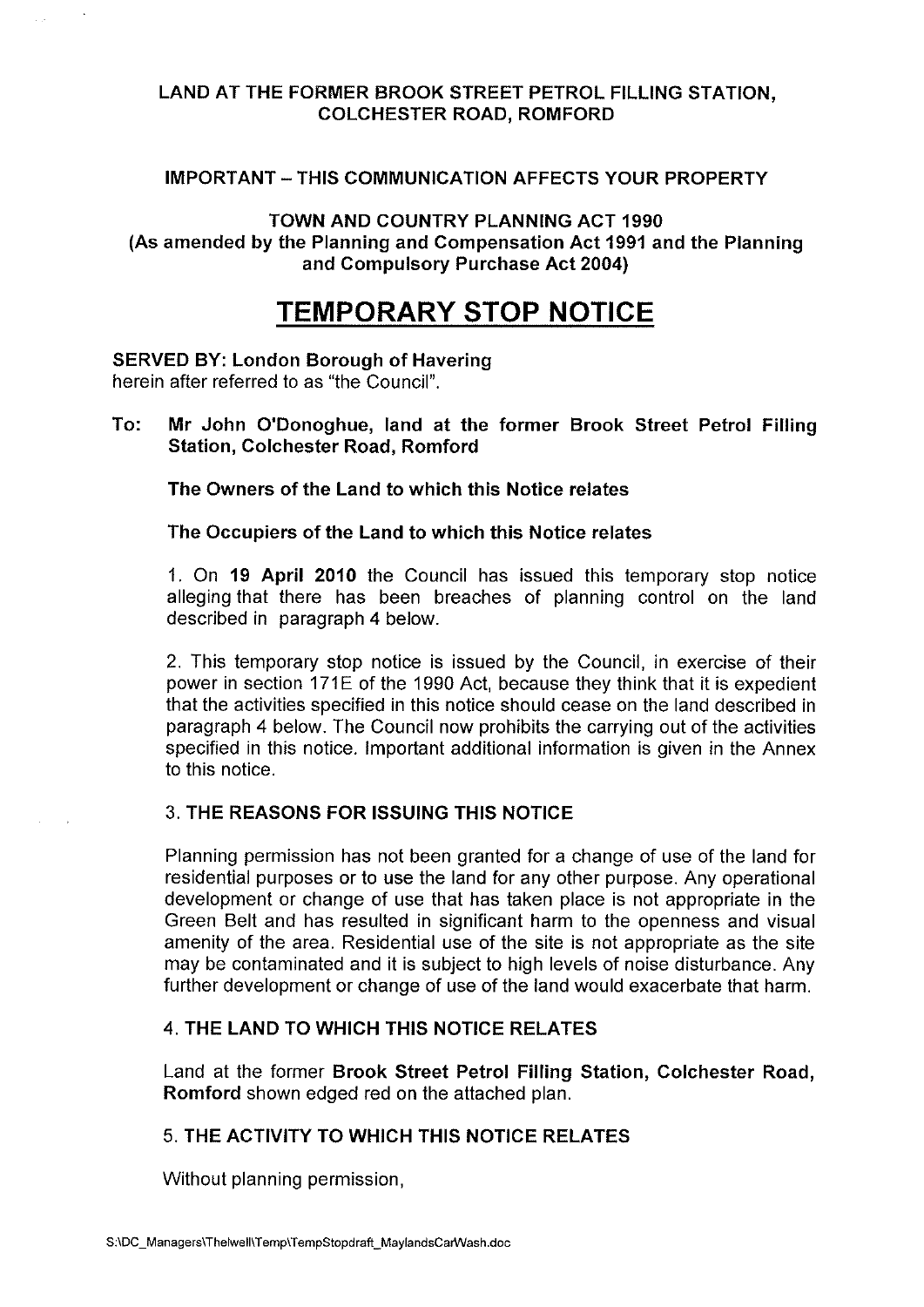(i) operational development of the land including erection of gates, walls or fences in excess of 1 metre adjacent to the highway or 2 metres elsewhere (ii) change of use of the land for residential purposes by stationing of more caravans, mobile homes or portable buildings used for such purposes

## 6. **WHAT YOU ARE REQUIRED TO DO**

- 1) Not to undertake any operational development on the land, including erection of gates, walls or fences in excess of 1 metre adjacent to the highway or 2 metres elsewhere.
- 2) Not to bring onto the land any additional caravans, mobile homes or portable buildings for residential purposes or used in conjunction with such purposes. For the avoidance of doubt the following were on the site at the time of service of this notice  $-1$ mobile home.

## 7. **WHEN THIS NOTICE TAKES EFFECT**

This notice takes effect on **19 April 2010** when all the activity specified in this notice shall cease. This notice will cease to have effect on **17 May 2010** 

Dated: 19 April 2010

Signed:

PA Ky

- On behalf of: London Borough of Havering Town Hall Main Road Romford RM1 3BD
- Nominated Officer Simon Thelwell Planning Control Manager (Projects and Compliance)

Telephone Number 01708 432685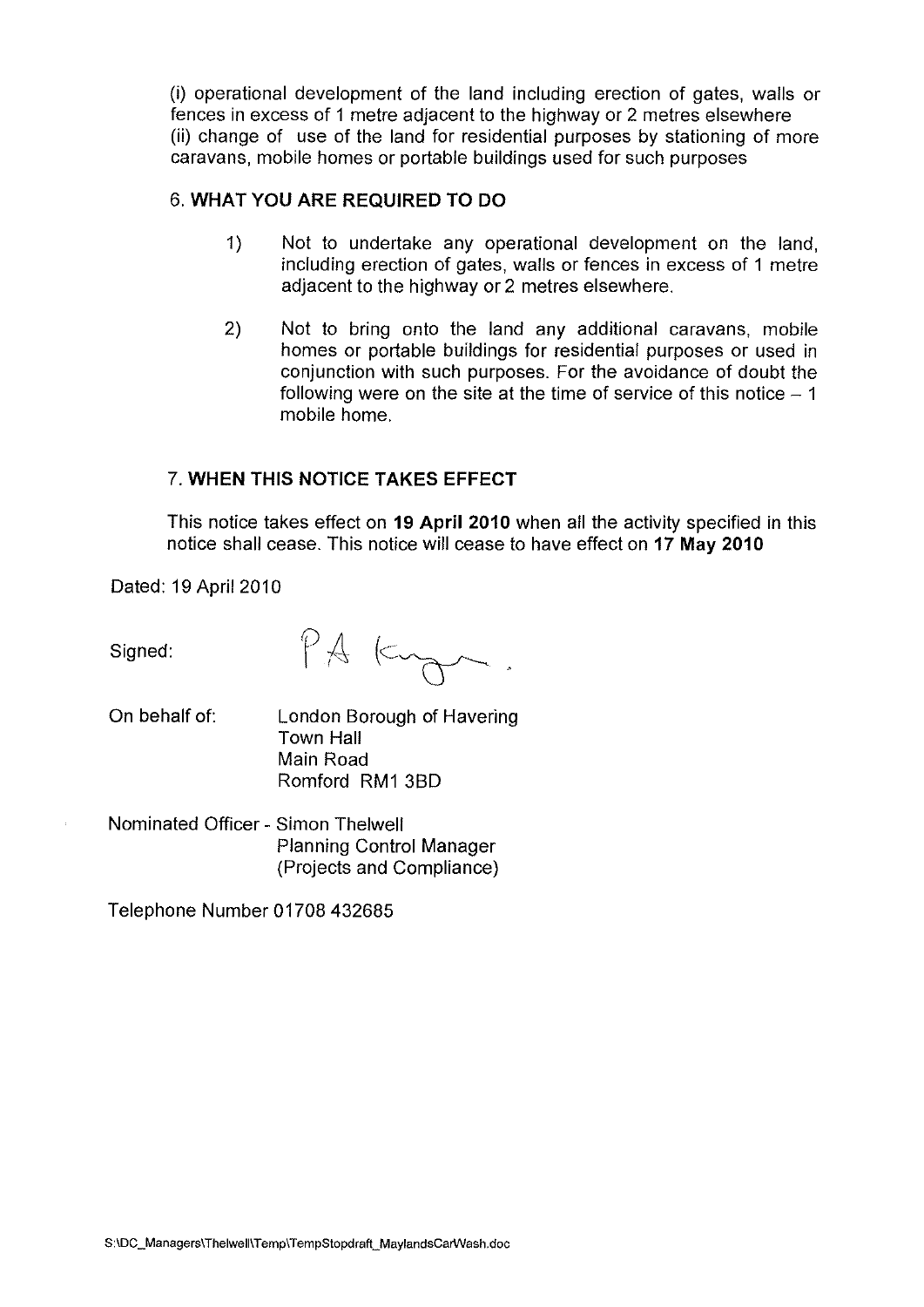# **ANNEX**

#### **WARNING THIS NOTICE TAKES EFFECT ON THE DATE SPECIFIED IN PARAGRAPH 7.**

#### **THERE IS NO RIGHT OF APPEAL TO THE FIRST SECRETARY OF STATE AGAINST THIS NOTICE.**

It is an offence to contravene a temporary stop notice after a site notice has been displayed or the temporary stop notice has been served on you. (Section 171G of the 1990 Act). If you then fail to comply with the temporary stop notice you will be at risk of **immediate prosecution** in the Magistrates' Court, for which the maximum penalty is £20,000 on summary conviction for a first offence and for any subsequent offence. The fine on conviction on indictment is unlimited. If you are in any doubt about what this notice requires you to do, you should get in touch **immediately** with Simon Thelwell, Planning Control Manager, Mercury House, Romford RM1 3SL 01708 432685. If you need independent advice about this notice, you are advised to contact urgently a lawyer, planning consultant or other professional adviser specialising in planning matters. If you wish to contest the validity of the notice, you may only do so by an application to the High Court for judicial review.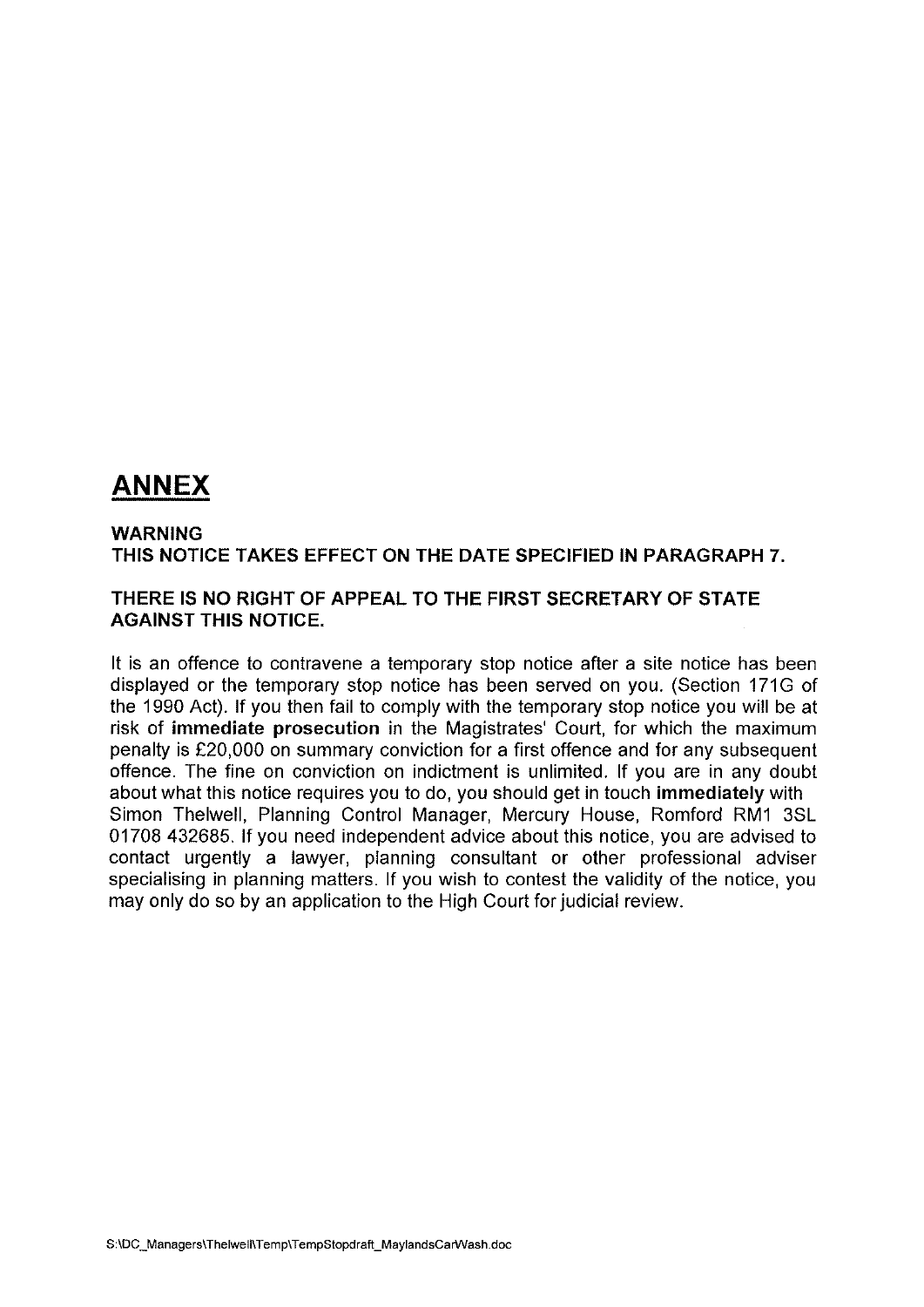## **S.171G. Temporary stop notice: offences**

- (1) A person commits an offence if he contravenes a temporary stop notice- (a) which has been served on him, or (b) a copy of which has been displayed in accordance with section
	- 171E(5).
- (2) Contravention of a temporary stop notice includes causing or permitting the contravention of the notice.
- (3) An offence under this section may be charged by reference to a day or a longer period of time.
- **(4)** A person may be convicted of more than one such offence in relation to the same temporary stop notice by reference to different days or periods of time.
- (5) A person does not commit an offence under this section if he proves- (a) that the temporary stop notice was not served on him, and (b) that he did not know, and could not reasonably have been expected to know, of its existence.
- (6) A person convicted of an offence under this section is liable-
	- (a) on summary conviction, to a fine not exceeding £20,000;
	- (b) on conviction on indictment, to a fine.
- (7) In determining the amount of the fine the court must have regard in particular to any financial benefit which has accrued or has appeared to accrue to the person convicted in consequence of the offence.